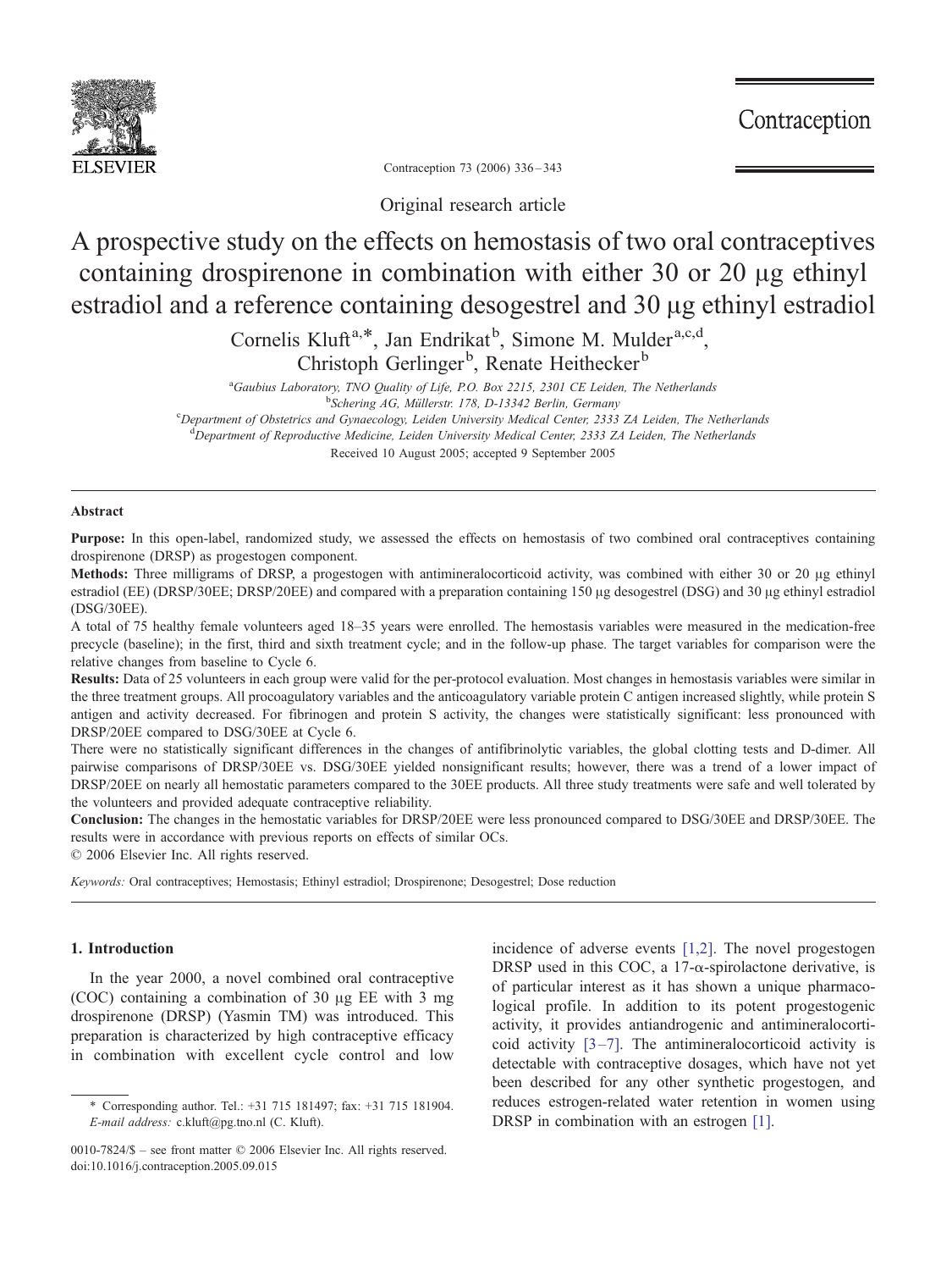<span id="page-1-0"></span>COCs have bee[n fo](#page-6-0)und to modify many variables in the hemostatic system [8]. In the last decades, attempts have been made to minimize the impact on the hemostatic system by intro[duci](#page-6-0)ng new preparations with reduced amounts of estrogen [9]. Estrogens were considered to cause most of the changes induced by COCs, but recently, progestogen[specific e](#page-6-0)ffects on hemostasis have also been recorded  $[8,10 - 16]$ . It was postulated that the progestogenic effects may b[e exerci](#page-6-0)sed through modification of the estrogenic effects [17,18].

In order to evaluate progestogen-related effects, we assessed the hemostatic effects of two preparations containing 30  $\mu$ g ethinyl estradiol (EE) either in combination with DRSP or with desogestrel (DSG). In order to evaluate estrogen dose-related effects, we compared the two  $30$ - $\mu$ g COCs with a preparation containing DRSP in combination with  $20 \mu g$  EE.

#### 2. Materials and methods

The study was performed as an open, randomized, prospective study at one center in The Netherlands from October 1992 to July 1993 (report AE91). The aim of the study was to compare the effects of three OCs on hemostatic variables. Two COCs contained  $30 \mu g$  EE in combination with either DRSP (DRSP/30EE) or DSG (DSG/30EE). The third COC contained 20  $\mu$ g EE in combination with 3 mg DRSP (DRSP/20EE).

A total of 75 healthy women (25 per group) aged 18–35 years (for smokers, maximum age was 30 years and not more than 10 cigarettes per day) from the outpatient clinic were planned to be evaluated in the efficacy analysis. The study was carried out in accordance with the regulations and recommendations of the Declaration of Helsinki (Hong Kong Amendment, 1989) and was approved by the Medical Ethics Committee of the Leiden University Medical Center before the study started.

## 2.1. Study population

The women's wish for contraception for at least six 28-day cycles was a prerequisite for their participation in the study. New COC users as well as women who wanted to change their OC (switchers) were eligible. Switchers had to have at least two COC-free cycles, one washout cycle and one pretreatment cycle before start of study medication intake. The exclusion criteria were similar to the known contraindications for COC use. Further exclusion criteria were use of coagulation-relevant preparations, a family history of coagulation disorders, use of parenteral depotcontraceptives during the last 6 months, specified concomitant pathology, diagnostically unclassified genital bleedings and a history of migraine-accompanying menstruation.

# 2.2. Drug intake schedule

The volunteers had to take the first tablet on the first day of withdrawal bleeding of the precycle. The study medications were supplied in calendar packs of 21 tablets. After the intake phase of 3 weeks, 1 week without tablet intake followed. Thus, all following cycles started on the same weekday as the initial cycle. If a woman missed the scheduled intake time, she was instructed to take the tablet until up to 12 h after the scheduled time and to record the delay in her diary. All deviations from the scheduled tablet intake had to be recorded on a diary.

# 2.3. Study design

The study consisted of a washout phase of one cycle, one treatment-free precycle, six treatment cycles and a follow-up phase of 28 days without treatment. Before start of treatment, each subject had a thorough medical and gynecological examination, which included a cervical cytology examination by the Papanicolaou method and a pregnancy test. At all study visits, blood pressure and body weight were measured. Adverse events and concomitant medication usage were recorded on the volunteers' diaries and through general questioning by the investigators. In the follow-up period, the volunteers were again asked about their general health, and the examinations of the precycle were repeated. All volunteers gave informed consent before their participation. The allocation of randomization numbers was performed in an ascending order in the sequence of arrival of the volunteers at the study center.

# 2.4. Blood collection

The hemostasis variables were measured at baseline (at the end of the precycle); in the first, third and sixth treatment cycle between cycle days 17 and 21; and at two time points in the follow-up phase (days  $12-14$  and  $26-28$ ). Blood samples, drawn from the antecubital vein, were collected in Stabilyte tubes (containing citrate, theophylline, adenosine and dipyridamole) and stored at  $-70^{\circ}$ C until analysis.

The hemostasis variables measured were:

- procoagulatory variables (fibrinogen, total factor VII and thrombin–antithrombin complex [TAT]);
- anticoagulatory variables (antithrombin, protein C antigen, protein S antigen and activity);
- fibrinolytic variables [tissue-type plasminogen activator (t-PA) antigen and activity]
- antifibrinolytic variables [plasminogen activator inhibitor 1 (PAI-1) antigen and activity];
- Two global clotting tests (prothrombin time [PT] and activated partial thromboplastin time [APTT]);

Table 1 Demographic characteristics at baseline

|                              | DRSP/30EE    | DRSP/20EE    | DSG/30EE     |
|------------------------------|--------------|--------------|--------------|
| Number of subjects           | 25           | 25           | 25           |
| Age (y) (means $\pm$ SD)     | $22.4 + 1.7$ | $24.5 + 4.0$ | $23.4 + 2.1$ |
| Weight (kg) (means $\pm$ SD) | $62.3 + 8.3$ | $66.9 + 9.2$ | $62.4 + 6.9$ |
| Height (cm) (means $\pm$ SD) | $171 + 6.4$  | $173 + 6.5$  | $170 + 6.7$  |
| Smokers $n$ (%)              | 7(28.0)      | 7(28.0)      | 8(32.0)      |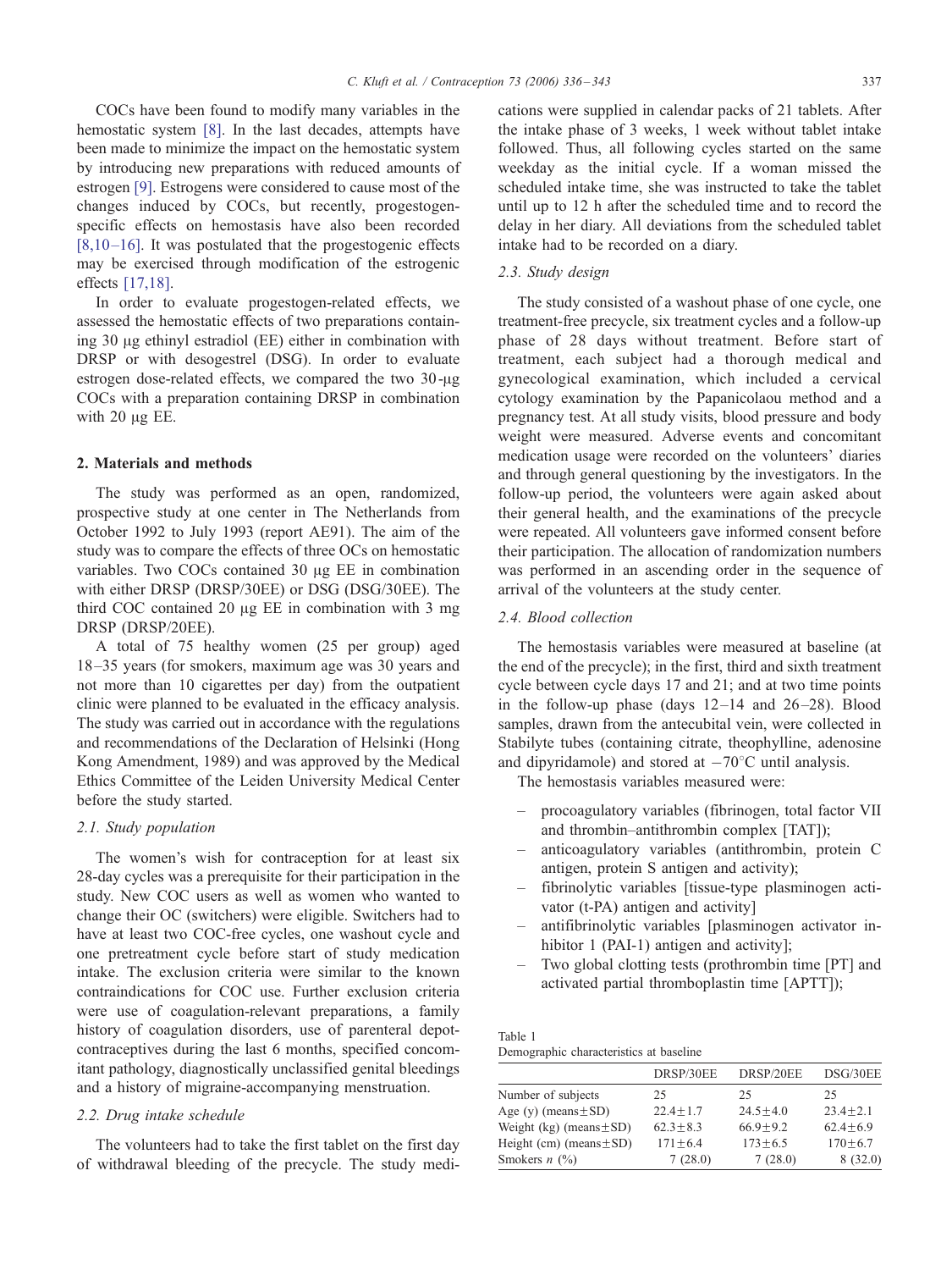<span id="page-2-0"></span>

| Table 2                                                                                                  |  |
|----------------------------------------------------------------------------------------------------------|--|
| (A) Procoagulant variables at baseline, treatment cycles and follow-up (median and interquartile ranges) |  |

| Variable          | Fibrinogen $(g/L)$ |           |          | Total factor VII $(\% )$ |           |          |            | TAT complex $(\mu g/L)$ |           |  |
|-------------------|--------------------|-----------|----------|--------------------------|-----------|----------|------------|-------------------------|-----------|--|
|                   | DRSP/30EE          | DRSP/20EE | DSG/30EE | DRSP/30EE                | DRSP/20EE | DSG/30EE | DRSP/30EE  | DRSP/20EE               | DSG/30EE  |  |
| Baseline          | 1.9(0.6)           | 1.9(0.5)  | 1.8(0.2) | 83 (25)                  | 90(27)    | 85 (22)  | 2.14(2.3)  | 2.09(1.5)               | 1.66(1.2) |  |
| Cycle 1           | 2.3(0.5)           | 2.3(0.4)  | 2.2(0.6) | 125(46)                  | 130 (49)  | 123(26)  | 1.85(1.1)  | 1.92(1.6)               | 1.79(1.0) |  |
| Cycle 3           | 2.8(0.5)           | 2.7(0.6)  | 2.7(0.9) | 138 (32)                 | 142 (49)  | 140(29)  | 5.61(11)   | 3.74(5.9)               | 3.93(5.3) |  |
| Cycle 6           | 2.7(0.7)           | 2.5(0.3)  | 2.7(1.0) | 146 (39)                 | 143 (52)  | 147(36)  | 2.85(2.3)  | 2.47(1.8)               | 2.25(2.0) |  |
| Follow-up, Week 1 | 2.1(0.3)           | 2.0(0.5)  | 2.2(0.5) | 102(22)                  | 105(39)   | 113(31)  | 1.85(1.3)  | 2.17(1.4)               | 1.58(1.6) |  |
| Follow-up, Week 3 | 2.2(0.6)           | 2.3(0.6)  | 2.2(0.5) | 99 (24)                  | 95(30)    | 108(31)  | 1.99 (1.4) | 2.05(1.6)               | 1.95(1.6) |  |

(B) Anticoagulant variables at baseline, treatment cycles and follow-up (median and interquartile ranges)

| Variable          | Antithrombin (U/mL) |            |            | Protein C antigen $(U/mL)$ |            |             | Protein S antigen $(U/mL)$ |            |            | Protein S activity |           |          |
|-------------------|---------------------|------------|------------|----------------------------|------------|-------------|----------------------------|------------|------------|--------------------|-----------|----------|
|                   | DRSP/30EE           | DRSP/20EE  | DSG/30EE   | DRSP/30EE                  | DRSP/20EE  | DSG/30EE    | DRSP/30EE                  | DRSP/20EE  | DSG/30EE   | DRSP/30EE          | DRSP/20EE | DSG/30EE |
| Baseline          | 0.93(0.08)          | 0.96(0.09) | 0.92(0.11) | 0.88(0.12)                 | 0.88(0.16) | 0.88(0.24)  | 0.86(0.28)                 | 1.00(0.38) | 0.91(0.24) | 92 (18)            | 98 (30)   | 89 (31)  |
| Cycle 1           | 0.93(0.11)          | 0.95(0.13) | 0.93(0.08) | 1.08(0.30)                 | 1.12(0.28) | 0.96(0.18)  | 0.73(0.22)                 | 0.94(0.19) | 0.71(0.15) | 72 (23)            | 84 (23)   | 70 (29)  |
| Cycle 3           | 0.95(0.11)          | 1.00(0.13) | 0.95(0.10) | 0.08(0.16)                 | 1.08(0.16) | 1.04 (0.18) | 0.74(0.26)                 | 0.86(0.34) | 0.69(0.17) | 59 (17)            | 75 (18)   | 57(20)   |
| Cycle 6           | 0.96(0.10)          | 0.98(0.14) | 0.93(0.10) | 1.08(0.28)                 | 1.12(0.26) | 1.04 (0.24) | 0.68(0.22)                 | 0.90(0.24) | 0.71(0.18) | 57 (20)            | 66 (16)   | 53 (17)  |
| Follow-up, Week 1 | 1.03(0.10)          | 1.00(0.13) | 1.00(0.09) | .16(0.24)                  | 1.00(0.26) | 1.04 (0.20) | 0.85(0.24)                 | 0.96(0.31) | 0.93(0.18) | 82 (17)            | 84 (23)   | 79 (22)  |
| Follow-up, Week 3 | 0.98(0.06)          | 0.97(0.12) | 0.95(0.10) | 0.96(0.20)                 | 0.98(0.22) | 0.92(0.16)  | 0.85(0.25)                 | 0.93(0.34) | 0.94(0.14) | 84 (17)            | 93 (30)   | 90(26)   |

(C) Fibrinolytic and antifibrinolytic variables at baseline, treatment cycles and follow-up (median and interquartile ranges)

| Variable          | t-PA antigen $(ng/mL)$ |           |          | t-PA activity (U/mL) |            |            | PAI-1 antigen (ng/mL) |           |          | PAI-1 activity (IU/mL) |           |          |
|-------------------|------------------------|-----------|----------|----------------------|------------|------------|-----------------------|-----------|----------|------------------------|-----------|----------|
|                   | DRSP/30EE              | DRSP/20EE | DSG/30EE | DRSP/30EE            | DRSP/20EE  | DSG/30EE   | DRSP/30EE             | DRSP/20EE | DSG/30EE | DRSP/30EE              | DRSP/20EE | DSG/30EE |
| Baseline          | 5.4(6.1)               | 7.0(3.6)  | 6.5(4.4) | 0.24(0.23)           | 0.21(0.12) | 0.22(0.17) | 25(25)                | 34(30)    | 32(13)   | 8.1(2.1)               | 8.2(2.4)  | 8.4(1.7) |
| Cycle 1           | 5.0(6.7)               | 5.6(3.8)  | 4.5(3.3) | 0.30(0.18)           | 0.35(0.20) | 0.34(0.14) | 9.3(11)               | 13(13)    | 5.2(7)   | 7.3(1.7)               | 7.2(2.7)  | 6.7(1.9) |
| Cycle 3           | 4.5(5.3)               | 5.4(3.7)  | 4.4(3.2) | 0.33(0.09)           | 0.31(0.17) | 0.37(0.10) | 8.8(6)                | 12(35)    | 5.8(5)   | 7.4(1.3)               | 8.0(2.5)  | 7.0(2.2) |
| Cycle 6           | 4.7(5.0)               | 4.7(4.1)  | 4.4(3.6) | 0.36(0.14)           | 0.31(0.10) | 0.37(0.13) | 7.9(9)                | 16(16)    | 7.6(7)   | 7.3(1.3)               | 7.3(2.5)  | 7.0(2.1) |
| Follow-up, Week 1 | 6.1(5.9)               | 6.4(4.1)  | 7.0(5.7) | 0.29(0.16)           | 0.23(0.19) | 0.21(0.10) | 36(28)                | 43(43)    | 47 (26)  | 9.4(1.9)               | 9.3(3.9)  | 9.6(2.4) |
| Follow-up, Week 3 | 6.5(6.4)               | 5.7(3.2)  | 6.4(4.2) | 0.25(0.18)           | 0.24(0.10) | 0.26(0.15) | 34 (31)               | 35(32)    | 44 (24)  | 8.6(2.6)               | 8.7(2.9)  | 9.0(1.8) |

(D) Global clotting tests and D-dimer at baseline, treatment cycles and follow-up (median and interquartile ranges)

| Variable          | PT(s)     |            |           | APT(s)    |           |           | D-Dimer $(ng/mL)$ |           |           |  |
|-------------------|-----------|------------|-----------|-----------|-----------|-----------|-------------------|-----------|-----------|--|
|                   | DRSP/30EE | DRSP/20EE  | DSG/30EE  | DRSP/30EE | DRSP/20EE | DSG/30EE  | DRSP/30EE         | DRSP/20EE | DSG/30EE  |  |
| Baseline          | 11.6(0.7) | 1.4(0.5)   | 11.5(0.7) | 25.1(2.2) | 24.9(2.6) | 25.2(2.3) | 69 (85)           | 106(173)  | 94 (66)   |  |
| Cycle 1           | 11.1(0.8) | 11.0 (0.8) | 11.0(0.4) | 24.7(1.9) | 24.3(1.5) | 24.2(1.7) | 153 (87)          | 135 (168) | 188 (105) |  |
| Cycle 3           | 11.3(0.8) | 11.1(0.6)  | 11.1(0.7) | 24.3(1.6) | 24.1(1.5) | 23.7(1.8) | 204 (207)         | 223 (231) | 173 (134) |  |
| Cycle 6           | 11.2(0.7) | 11.1(0.4)  | 11.2(0.5) | 25.1(1.3) | 24.7(1.3) | 24.0(2.1) | 199 (267)         | 187 (271) | 213 (161) |  |
| Follow-up, Week 1 | 11.6(0.8) | 11.6(0.7)  | 11.6(0.7) | 25.2(2.4) | 24.5(1.5) | 25.1(1.9) | 118 (153)         | 99 (96)   | 91 (34)   |  |
| Follow-up, Week 3 | 11.5(0.4) | 11.4 (0.9) | 11.5(0.9) | 24.7(1.6) | 24.7(1.4) | 24.2(1.8) | 161 (166)         | 157 (161) | 106(84)   |  |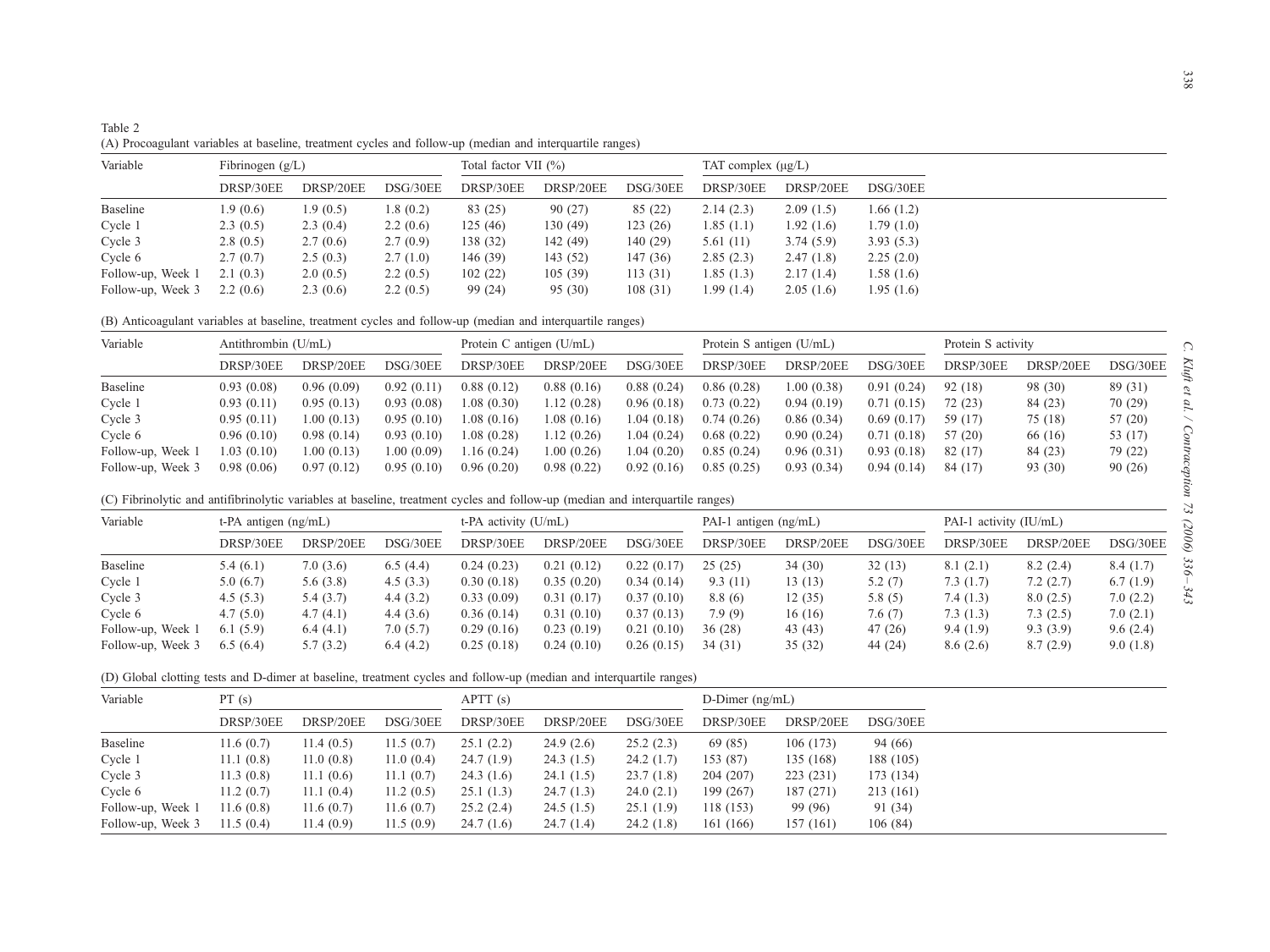<span id="page-3-0"></span>– a variable of fibrin turnover [D-dimeric fibrin cleavage product (D-dimer)].

# 2.5. Assays for hemostatic variables

Coagulation:

- Fibrinogen (reference range,  $2.0-4.5$  g/L) was determined using automated methods.
- Total factor VII concentration (76–150% or 0.61– 1.63 U/mL) was measured using a chromogenic assay [\[19\].](#page-6-0)
- TATs (reference range,  $1-10 \mu g/L$ ) were measured using a kit method from Behringwerke (Marburg, Germany) [\[20\].](#page-6-0)

Anticoagulation:

- Antithrombin activity (reference range, 0.78 1.29 U/mL) was determined as the capacity of plasma to inactivate bovine thrombin in the presence of heparin, using the synthetic substrate S-2238 from Chromogenix (Mölndal, Sweden) as a substrate for thrombin [\[21\].](#page-6-0)
- Protein C antigen (reference range, 0.50-1.60 U/mL) was measured using a kit method from Organon Teknika (Turnhout, Belgium).
- Protein S antigen (reference range, 0.55–1.75 U/mL) was measured using a kit method from Organon Teknika.

Protein S activity (reference range, 45–140%) was measured by a functional PT-based clotting method (Nieuwenhuizen, unpublished information).

Fibrinolysis and antifibrinolysis:

- t-PA antigen (reference range, 0.5–10 ng/mL) was measured [usin](#page-6-0)g Imulyse-t-PA from Biopool (Ume3, Sweden) [22].
- t-PA activity  $(0-1.5 \text{ IU/mL})$  was me[asure](#page-6-0)d using a bioimmunoassay from Chromogenix [23].
- PAI-1 antigen (reference range, 6-250 ng/[mL\) w](#page-6-0)as measured by Innotest PAI-1 (Chromogenix) [24].
- PAI-1 activity of plasma (reference range, 2-20 IU/mL) was measured by means of titration of purified two-chain t-PA [\[25\].](#page-6-0)

Global clotting tests:

- The PT (reference range,  $10-13$  s) was determined by a routine automated method on fresh citrated plasma.
- The activated APTT (reference range,  $26-34$  s) was determined by a routine automated method on fresh citrated plasma.

Fibrin turnover:

– D -dimeric fibrin cleavage product (reference range,  $0-400$  ng/mL) was assayed using the kit of Chromogenix.

Table 3

Hemostatic variables: median percentage of change from baseline to treatment cycles and follow-up

| Variable                    | % Change from baseline,<br>Cycle 1 |               |                     | % Change from baseline,<br>Cycle 3 |               |                     | % Change from baseline,<br>Cycle 6 |                      |                     | % Change from baseline to follow-up<br>Week 3 |               |                     |
|-----------------------------|------------------------------------|---------------|---------------------|------------------------------------|---------------|---------------------|------------------------------------|----------------------|---------------------|-----------------------------------------------|---------------|---------------------|
|                             | DRSP/<br><b>30EE</b>               | DRSP/<br>20EE | DSG/<br><b>30EE</b> | DRSP/<br><b>30EE</b>               | DRSP/<br>20EE | DSG/<br><b>30EE</b> | DRSP/<br><b>30EE</b>               | DRSP/<br><b>20EE</b> | DSG/<br><b>30EE</b> | DRSP/<br><b>30EE</b>                          | DRSP/<br>20EE | DSG/<br><b>30EE</b> |
| Procoagulatory variables    |                                    |               |                     |                                    |               |                     |                                    |                      |                     |                                               |               |                     |
| Fibrinogen                  | $+25$                              | $+14$         | $+21$               | $+47$                              | $+42$         | $+47$               | $+40$                              | $+31$                | $+50$               | $+19$                                         | $+17$         | $+23$               |
| Factor VII                  | $+56$                              | $+44$         | $+45$               | $+57$                              | $+56$         | $+55$               | $+68$                              | $+59$                | $+54$               | $+15$                                         | $+7.9$        | $+17$               |
| <b>TAT</b>                  | $-13$                              | $+1.4$        | $+6.9$              | $+123$                             | $+75$         | $+108$              | $+41$                              | $+0.2$               | $+72$               | $+5.0$                                        | $+9.3$        | $+8.5$              |
| Anticoagulatory variables   |                                    |               |                     |                                    |               |                     |                                    |                      |                     |                                               |               |                     |
| Antithrombin                | $+0.5$                             | 0.0           | $-1.1$              | $+3.0$                             | $-2.2$        | $+2.0$              | $+6.1$                             | $+1.0$               | $+2.3$              | $+3.4$                                        | 0.0           | $+3.4$              |
| Protein C antigen           | $+17$                              | $+9.7$        | $+10$               | $+21$                              | $+14$         | $+14$               | $+28$                              | $+17$                | $+16$               | $+15$                                         | $+8.9$        | $+3.7$              |
| Protein S antigen           | $-18$                              | $-5.1$        | $-20$               | $-16$                              | $-13$         | $-27$               | $-27$                              | $-16$                | $-26$               | $-3.9$                                        | $-1.6$        | $+1.0$              |
| Protein S activity          | $-21$                              | $-9.0$        | $-23$               | $-36$                              | $-24$         | $-37$               | $-35$                              | $-25$                | $-42$               | $-3.4$                                        | $-5.0$        | $-6.0$              |
| Profibrinolytic variables   |                                    |               |                     |                                    |               |                     |                                    |                      |                     |                                               |               |                     |
| t-PA antigen                | $-14$                              | $-22$         | $-27$               | $-21$                              | $-18$         | $-28$               | $-16$                              | $-23$                | $-31$               | $+6.8$                                        | $-9.6$        | $+13$               |
| t-PA activity               | $+54$                              | $+45$         | $+61$               | $+47$                              | $+49$         | $+25$               | $+81$                              | $+35$                | $+57$               | $+9.7$                                        | $+6.2$        | $+8.6$              |
| Antifibrinolytic variables  |                                    |               |                     |                                    |               |                     |                                    |                      |                     |                                               |               |                     |
| PAI-1 antigen               | $-57$                              | $-63$         | $-81$               | $-59$                              | $-63$         | $-82$               | $-71$                              | $-60$                | $-73$               | $+33$                                         | $-5.6$        | $+28$               |
| PAI-1 activity              | $-10$                              | $-16$         | $-22$               | $-11$                              | $-16$         | $-13$               | $-9.0$                             | $-12$                | $-19$               | $-0.9$                                        | $+2.4$        | $+4.4$              |
| Global clotting tests       |                                    |               |                     |                                    |               |                     |                                    |                      |                     |                                               |               |                     |
| PT                          | $-4.2$                             | $-2.7$        | $-3.6$              | $-3.3$                             | $-2.6$        | $-3.3$              | $-4.2$                             | $-4.3$               | $-3.4$              | 0.0                                           | 0.0           | $-0.9$              |
| <b>APTT</b>                 | $-3.1$                             | $-3.2$        | $-2.7$              | $-2.8$                             | $-2.0$        | $-4.6$              | $-0.2$                             | $-0.6$               | $-1.9$              | $-2.4$                                        | $-1.6$        | $-0.4$              |
| Variable of fibrin turnover |                                    |               |                     |                                    |               |                     |                                    |                      |                     |                                               |               |                     |
| D-Dimer                     | $+91$                              | $+35$         | $+112$              | $+136$                             | $+71$         | $+115$              | $+168$                             | $+89$                | $+148$              | $+82$                                         | $+78$         | $+23$               |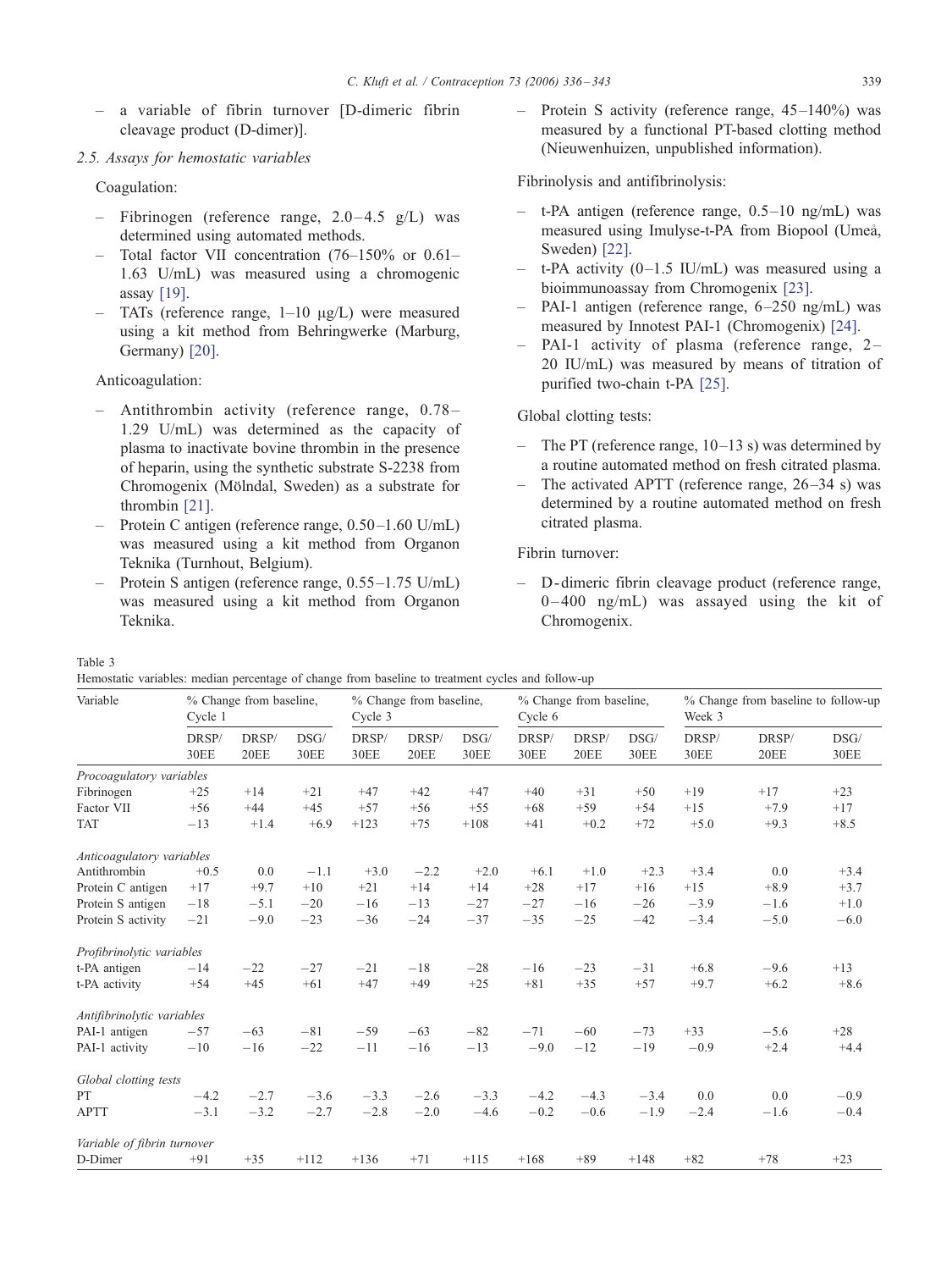# <span id="page-4-0"></span>2.6. Statistical methods

The primary criteria for statistical evaluation of this study were the hemostatic variables. Two target variables were derived for each criterion calculating absolute and relative changes from baseline to the sixth treatment cycle using the formulas:

Absolute change  $=$  value observed in 6th treatment cycle

-value observed at baseline

# Relative change

 $=$  (absolute change/value observed at baseline)

These relative changes are described in the tables in percentage, that is, multiplied by 100. All other variables were considered as secondary target variables. For all primary target variables, the null hypothesis H0, that the three treatments did not differ with respect to the primary target variables, was tested against the alternative hypothesis H1, that the three treatments did differ with respect to the primary target variables, using the two-sided Kruskal–Wallis test and a significance level of 5%. If a test was significant, further pairwise comparisons were performed by two-sided Wilcoxon rank-sum tests at the significance level of 5%. The significance level was

Table 4

Results of the statistical tests of the percentage of change from baseline to Cycle 6

not adjusted for multiple testing, as appropriate for explorative analyses.

In addition, each primary target variable was analyzed by descriptive statistics.

# 3. Results

A total of 75 women, 25 per group, were randomized and received one of the three treatments. All randomized volunteers were included in the per-protocol analysis. A total of seven cycles from six volunteers were removed from the per-protocol analysis because of major tablet-intake errors.

The demographic characteristics of the three groups at baseline were well matched with the exception of body weight, that was 4.5 kg higher in the DRSP/20EE group compared to DSG/30EE group and 4.6 kg higher compared to DRSP/30EE ([Table](#page-1-0) [1\)](#page-1-0). No significant differences between baseline laboratory values were found ([Table](#page-2-0) [2A](#page-2-0)–D).

# 3.1. Hemostatic variables

The results of the procoagulant, anticoagulant, profibrinolytic and antifibrinolytic variables as well as those of the global clotting tests are shown in [Table](#page-2-0) [2A](#page-2-0)–D. [Table](#page-3-0) [3](#page-3-0) illustrates the median percentage of change from baseline to

| Variable                    | DRSP/20EE vs.<br>DRSP/30EE vs.<br>DSG//30EE   | DRSP/20EE vs.<br>DRSP/30EE               | DRSP/30EE vs.<br>DSG/30EE                | DRSP/20EE vs.<br>DSG/30EE                |  |
|-----------------------------|-----------------------------------------------|------------------------------------------|------------------------------------------|------------------------------------------|--|
|                             | Two-sided<br>Kruskal-Wallis<br>test (p value) | Two-sided Wilcoxon<br>test (p value) $a$ | Two-sided Wilcoxon<br>test (p value) $a$ | Two-sided Wilcoxon<br>test (p value) $a$ |  |
| Procoagulatory variables    |                                               |                                          |                                          |                                          |  |
| Platelet count              | .2500                                         |                                          |                                          |                                          |  |
| Fibrinogen                  | .0329                                         | .0813                                    | .7113                                    | .0078                                    |  |
| Factor VII                  | .0807                                         |                                          |                                          |                                          |  |
| <b>TAT</b>                  | .2336                                         |                                          |                                          |                                          |  |
| Anticoagulatory variables   |                                               |                                          |                                          |                                          |  |
| Antithrombin                | .0974                                         |                                          |                                          |                                          |  |
| Protein C antigen           | .4173                                         |                                          |                                          |                                          |  |
| Protein S antigen           | .2354                                         |                                          |                                          |                                          |  |
| Protein S activity          | .0183                                         | .0198                                    | .7949                                    | .0111                                    |  |
| Profibrinolytic variables   |                                               |                                          |                                          |                                          |  |
| t-PA antigen                | .4244                                         |                                          |                                          |                                          |  |
| t-PA activity               | .7794                                         |                                          |                                          |                                          |  |
| Antifibrinolytic variables  |                                               |                                          |                                          |                                          |  |
| PAI-1 antigen               | .2067                                         |                                          |                                          |                                          |  |
| PAI-1 activity              | .2268                                         |                                          |                                          |                                          |  |
| Global clotting tests       |                                               |                                          |                                          |                                          |  |
| PT                          | .9138                                         |                                          |                                          |                                          |  |
| <b>APTT</b>                 | .5085                                         |                                          |                                          |                                          |  |
| Variable of fibrin turnover |                                               |                                          |                                          |                                          |  |
| D-Dimer                     | .6394                                         |                                          |                                          |                                          |  |

<sup>a</sup> Pairwise Wilcoxon tests were only performed if Kruskal–Wallis test was significant at the 5% level.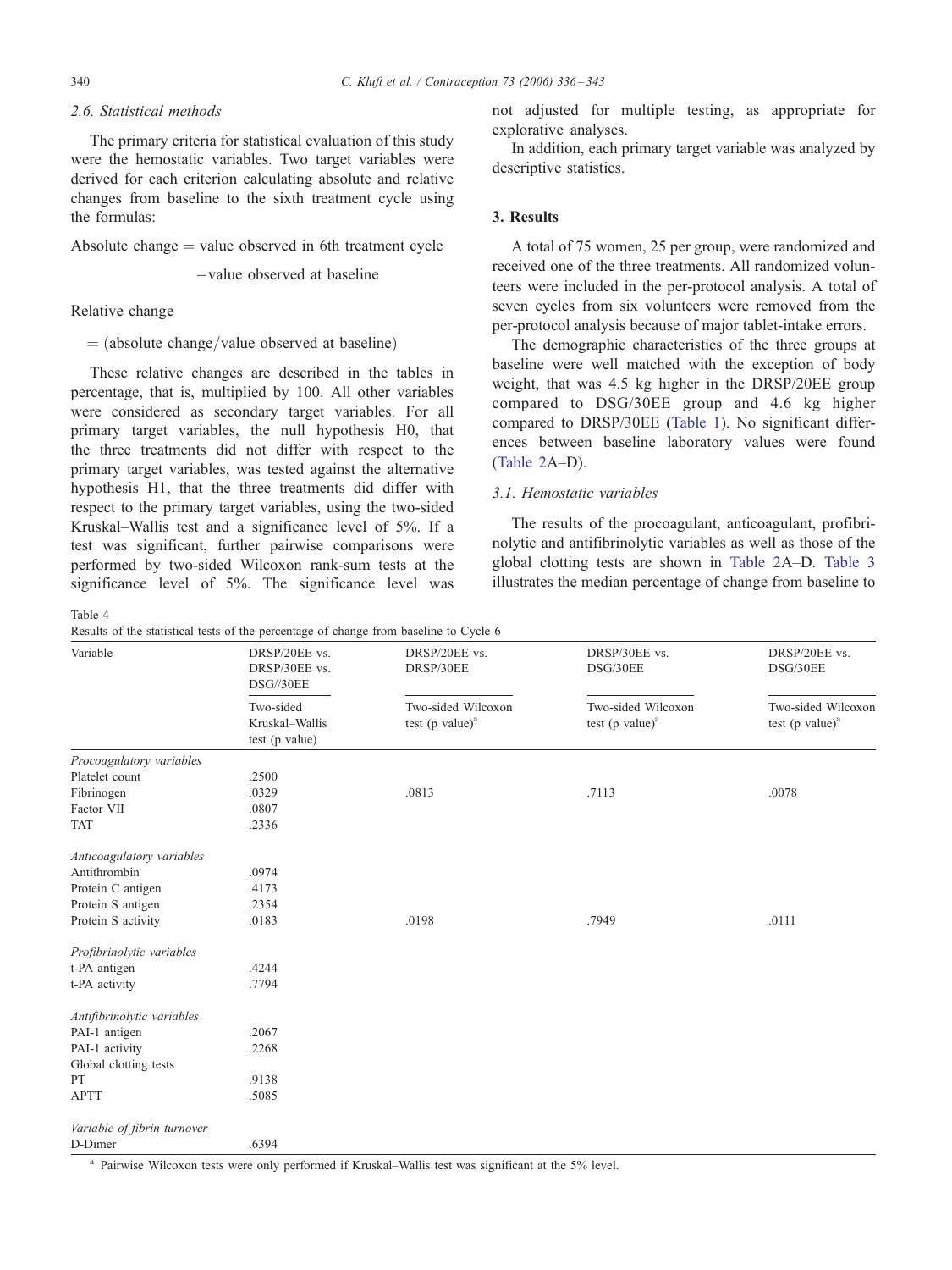treatment cycles 1, 3, 6 and to follow-up (Week 3). The results of the statistical evaluations are shown in [Table](#page-4-0) [4.](#page-4-0)

All procoagulatory variables increased in all three treatment groups. Only fibrinogen showed a statistically significant higher increase under DSG/30EE compared to DRSP/20EE ( $p=.0078$ ) at cycle 6.

In the group of anticoagulatory variables, antithrombin and protein C antigen increased slightly, while protein S antigen and activity decreased in all treatment groups. Statistically significant differences were seen for protein S activity for the comparison of DRSP/20EE vs. DSG/30EE  $(p=.0111)$  and DRSP/20EE vs. DRSP/30EE  $(p=.0198)$ . The highest protein S activity reduction was induced by DSG/30EE  $(-42\%)$  followed by DRSP/30EE  $(-35\%)$  and DRSP/20EE  $(-25%).$ 

There were no statistically significant differences in the changes of the profibrinolytic, antifibrinolytic variables and the global clotting tests. While PAI-1 antigen and activity, PT and APTT decreased, D-dimer as indicator for fibrin turnover increased in all three treatment groups.

All pairwise comparisons of DRSP/30EE vs. DSG/30EE yielded nonsignificant results; however, there was a trend of a lower impact of DRSP/20EE on nearly all hemostatic parameters compared to the 30EE products ([Table](#page-3-0) [3\)](#page-3-0).

# 3.2. Contraceptive efficacy

None of the women became pregnant in this study.

#### 3.3. Tolerability

No serious adverse event and no death occurred during the study. Physical and gynecological examinations showed only clinically irrelevant abnormal findings. Mean body weight and blood pressure remained constant or fell slightly under the DRSP preparations, while both parameters slightly increased under DSG/30EE. The general clinicochemical parameters remained virtually unchanged.

## 4. Discussion

Our results indicate that all three preparations have similar effects on hemostatic variables. After three and six treatment cycles, the hemostatic variables, that is, pro- and anticoagulatory as well as pro- and antifibrinolytic variables, established a new status at a higher level of turnover that was comparable across all three treatment groups. The changes of all variables were in agreement with the effects published for similar low-dose COC preparations [\[8,26](#page-6-0) [–29\].](#page-6-0) However, a test method for one parameter of interest, the APC resistance [\[30\],](#page-6-0) was not yet available at the time when the study was performed. A recent crosssectional evaluation showed a closely similar result for this test for DRSP and desogestrel [\[31\].](#page-6-0)

With special regard to DRSP, so far, no effects of aldosterone on hemostasis are known except for a recent report of Brown et al. [\[32\]](#page-7-0) who described a stimulating effect of the combination of aldosterone and angiotensin II on PAI-1 production in smooth muscle cells. They hypothesized that aldosterone antagonists might have a beneficial effect on cardiovascular diseases through the decrease in PAI-1 expression.

All pairwise comparisons of DRSP/30EE vs. DSG/30EE yielded nonsignificant results. T[hus, in contras](#page-6-0)t to the results with other oral contraceptives [15,16,33,34], we were not able to show any progestogen-related differential effect on hemostasis between DSG and DRSP. Even D-dimer, the parameter for fibrin turnover that was regarded as one of the most relevant indicators for changes in the hemostatic system by The Oral Contraceptive and Hemostasis Study Group [\[33,34\],](#page-7-0) did not show any differential effect.

Combining the vast amount of single results into a more meaningful general assessment, we saw a trend of a lower impact of DRSP/20EE on nearly all hemostatic parameters compared to the two 30EE products. However, the level of statistical significance was reached only for fibrinogen and protein S activity. Our observation is in accordance with the findings of The Oral Contraceptive and Hemostasis Study Group that prospectively investigated seven COCs in 707 healthy women for six cycles [\[34\].](#page-7-0) Preparations with different EE content and different progestogens were assessed with regard to their impact on hemostasis variables. Lower changes were found with lower EE content of the brands. The group showed significant differences for prothrombin fragment 1+2 after six treatment cycles with 30  $\mu$ g EE+150  $\mu$ g DSG vs. 20  $\mu$ g EE+ 150 Ag DSG. Additionally, weak positive associations between D-dimer and factor VII and estrogen dose were reported. Decreases in protein S were larger with increasing estrogen dose, although not reaching statistical significance. The clinical relevance of these changes still remains subject for further investigations.

We conclude that, in general, reduction of estrogen in COCs results in smaller changes of hemostatic variables yielding a more favorable hemostatic profile. However, the clinical relevance remains to be investigated. The extent of correlation between the EE dose and the incidence of thrombotic diseases has been under discussion, particularly with low-dose COCs. Gerstman et al. [\[35\]](#page-7-0) showed in a retrospective analysis of epidemiological data that vascular diseases were more frequent in users of COCs containing  $50 \mu g$  EE than in users of COCs containing  $30 \mu g$  EE. This estrogen dose-related association with fewer cases of venous thromboembolism in women using  $30 \mu$ g EE COCs was also reported by Lidegaard [\[36\].](#page-7-0) However, valid epidemiological data for COCs containing  $20 \mu g$  EE are currently not available. The pitfall for future large epidemiological studies will be that estrogen and progestogens interact at many levels, and it might be difficult to assign a separate risk to either component [\[37\].](#page-7-0)

The results of the safety laboratory examinations did not suggest any influence of the study preparations on the general laboratory variables. None of the other safety variables examined in the study gave rise to safety concerns.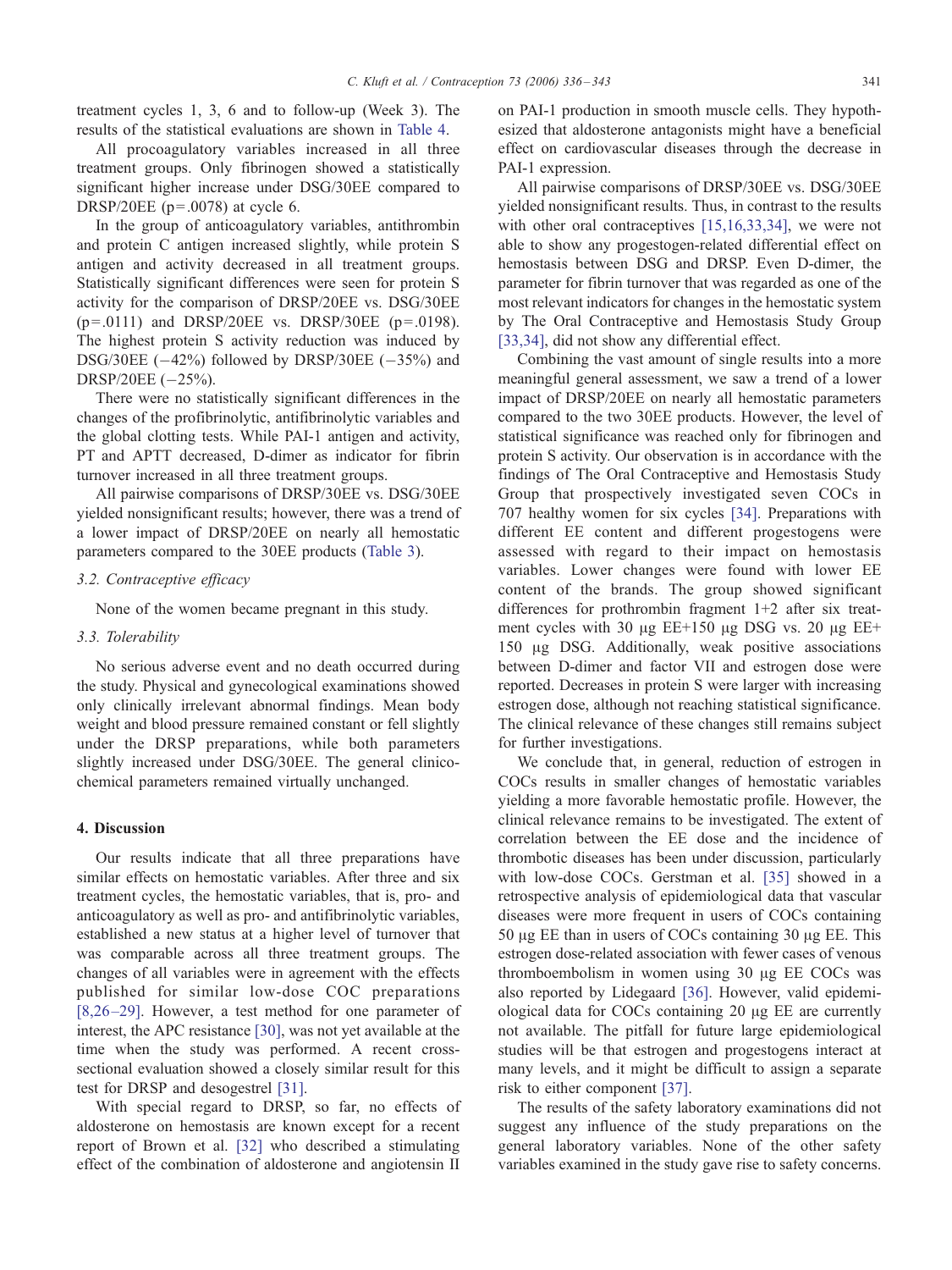<span id="page-6-0"></span>In conclusion, the changes in the hemostatic variables for DRSP/20EE were less pronounced compared to DSG/30EE and DRSP/30EE. The results were in accordance with previous reports on effects of similar OCs.

## Acknowledgments

We would like to acknowledge the support, clinical supervision and recruitment of volunteers provided by Prof. dr F.M. Helmerhorst and M.C. Dersjant-Roorda.

## References

- [1] Huber J, Foidart JM, Wuttke W, Bouw GM, Gerlinger C, Heithecker R. Efficacy and tolerability of a monophasic oral contraceptive containing ethinylestradiol and drospirenone. Eur J Contracept Reprod Health Care 2000;5:25 – 34.
- [2] Parsey KS, Pong A. An open-label, multi-centered study to evaluate Yasmin, a low-dose combination oral contraceptive containing drospirenone, a new progestogen. Contraception 2000;61:105 – 11.
- [3] Muhn P, Krattenmacher R, Beier S, Elger W, Schillinger E. Drospirenone: a novel progestogen with antimineralocorticoid and antiandrogenic activity. Pharmacological characterization in animal models. Contraception 1995;51:99 – 110.
- [4] Foidart JM, Oelkers W, Heithecker R. Drospirenone: a novel progestogen with antimineralocorticoid and antiandrogenic activity: a major breakthrough in tomorrow's oral contraception. Gynaecol Snapshot 1995;3:13 – 7.
- [5] Fuhrmann U, Krattenmacher R, Slater EP, Fritzemeier K-H. The novel progestin drospirenone and its natural counterpart progesterone: Biochemical profile and antiandrogenic potential. Contraception 1996;54:243 – 51.
- [6] Oelkers W, Foidart J-M, Dombrovicz N, et al. Effects of a new oral contraceptive containing an antimineralocorticoid progesterone, drospirenone, on the renin–aldosterone system, body weight, blood pressure, glucose tolerance and lipid metabolism. J Clin Endocrinol Metab 1995;80:1816-21.
- [7] Oelkers W, Helmerhorst FM, Wuttke W, et al. Effect of an oral contraceptive containing drospirenone on the renin–aldosterone system in healthy female volunteers. Gynecol Endocrinol 2000;14:  $204 - 13$ .
- [8] Kluft C, Lansink M. Effect of oral contraceptives on haemostasis variables. Thromb Haemost 1997;78:315-26.
- [9] Endrikat J, Klipping C, Gerlinger C, et al. A double-blind comparative study of the effects of a 23-day oral contraceptive regimen with 20 µg ethinyl estradiol and 75 µg gestodene and a 21-day regimen with 30  $\mu$ g ethinyl estradiol and 75  $\mu$ g gestodene on hemostatic variables, lipids, and carbohydrate metabolism. Contraception 2001;64:235 – 41.
- [10] Winkler UH. Effects on hemostatic variables of desogestrel- and gestodene-containing oral contraceptives in comparison with levonorgestrel-containing oral contraceptives: a review. Am J Obstet Gynecol 1998;179(Suppl):51-61.
- [11] Kluft C. Effects on haemostasis variables by second and third generation combined oral contraceptives: a review of directly comparative studies. Curr Med Chem 2000;7:585-91.
- [12] Rosing J, Tans G, Nicolaes F, et al. Oral contraceptives and venous thrombosis: different sensitivities to activated protein C in women using second- and third-generation oral contraceptives. Br J Haematol 1997;97:233 – 8.
- [13] Kluft C, de Maat MPM, Heinemann LAJ, et al. Importance of levonorgestrel dose in oral contraceptives for effects on coagulation. Lancet 1999;354:832-3.
- [14] Rosing J, Middeldorp S, Cuvers J, et al. Acquired APC resistance and oral contraceptives: a randomised cross-over study of two low dose oral contraceptives. Lancet 1999;354:2036 – 40.
- [15] Tans G, Curvers J, Middeldorp S, et al. A randomized cross-over study on the effects of levonorgestrel- and desogestrel-containing oral contraceptives on the anticoagulant pathways. Thromb Haemost 2000;  $84:15 - 21.$
- [16] Middeldorp S, Meijers JCM, van den Ende AE, et al. Effects on coagulation of levonorgestrel- and desogestrel-containing low dose oral contraceptives: a cross-over study. Thromb Haemost 2000;  $84:4 - 8$ .
- [17] Winkler UH, Schindler AE, Enrikat J, et al. A comparative study of the effects of the hemostatic system of two monophasic gestodene oral contraceptives containing 20  $\mu$ g and 30  $\mu$ g ethinylestradiol. Contraception 1996;53:75 – 84.
- [18] Norris LA, Bonnar J. The effect of oestrogen dose and progestogen type on haemostatic changes in women taking low dose oral contraceptives. Br J Obstet Gynaecol 1996;103:261-7.
- [19] Oswaldsson U, Wilson S, Rosen SA. A simple chromogenic assay for the determination of factor VII in microplates. Thromb Haemost 1985;54:26.
- [20] Pelzer H, Schwarz A, Heimburger N. Determination of human thrombin–antithrombin III complex in plasma with an enzyme-linked immunosorbent assay. Thromb Haemost 1988;59:101-6.
- [21] Conard J. Antithrombin III activity and antigen. In: Jespersen J, Bertina RM, Haverkate F, editors. ECAT assay procedures. A manual of laboratory techniques. London: Kluwer Acad Publ; 1992. p. 77 – 84.
- [22] Ranby M, Nguyen G, Scarabin PY, et al. Immunoreactivity of tissue plasminogen activator and its inhibitor complexes. Thromb Haemost 1989;61:409 – 14.
- [23] Meijer P, Boon R, Jie AFH, et al. Bioimmunoassay for tissue-type plasminogen activator (t-PA) in human plasma: evaluation of blood sampling and handling procedures and comparison with other t-PA activity methods. Fibrinolysis 1992;6(Suppl 3):97 – 9.
- [24] Meijer P, Pollet DE, Wauters J, et al. Specificity of antigen assays of plasminogen activator inhibitor in plasma: Innotest PAI-1 immunoassay evaluated. Clin Chem 1994;40:110-5.
- [25] Verheijen JH, Chang GTG, Kluft C. Evidence for the occurrence of a fast acting inhibitor of tissue-type plasminogen activation in human plasma. Thromb Haemost 1984;51:392 – 5.
- [26] Winkler UH, Schindler AE, Endrikat J, Düsterberg B. A comparative study of the effects of the hemostatic system of two monophasic gestodene oral contraceptives containing  $20 \mu$ g and  $30 \mu$ g ethinylestradiol. Contraception 1996;53:75 – 84.
- [27] Winkler UH, Hölscher T, Schulte H, Zierleyn JP, Collet W, Schindler AE. Ethinylestradiol 20 versus 30 µg combined with 150 µg desogestrel: a large comparative study of the effects of two low-dose oral contraceptives on the hemostatic system. Gynecol Endocrinol 1996;10:265 – 71.
- [28] Gaspard IJ, Demeyer F, Jaminet CB, Scheen AJ, Lefebbvre PJ. Influence of two low-dose oral contraceptives containing ethinylestradiol (20 µg) and desogestrel or gestodene on carbohydrate metabolism during 1 year of use. Gynecol Endocrinol 1996; 10(Suppl 2):179 – 81.
- [29] Winkler UH, Daume E, Sudik R, et al. A comparative study of the hemostatic effects of two monophasic oral contraceptives containing  $30 \mu$ g ethinylestradiol and either 2 mg chloramidine acetate or 150 µg desogestrel. Eur J Contracept Reprod Health Care 1999;4:145-54.
- [30] Curvers J, Thomassen MC, Rimmer J, et al. Effects of hereditary and acquired risk factors of venous thrombosis on a thrombin generationbased APC resistance test. Thromb Haemost 2002;88:1-2.
- [31] Van Vliet HAAM, Winkel TA, Noort I, Rosing J, Rosendaal FR. Prothrombotic changes in users of combined oral contraceptives containing drospirenone and cyproterone acetate. J Thromb Haemost  $2004;2:2060 - 2.$